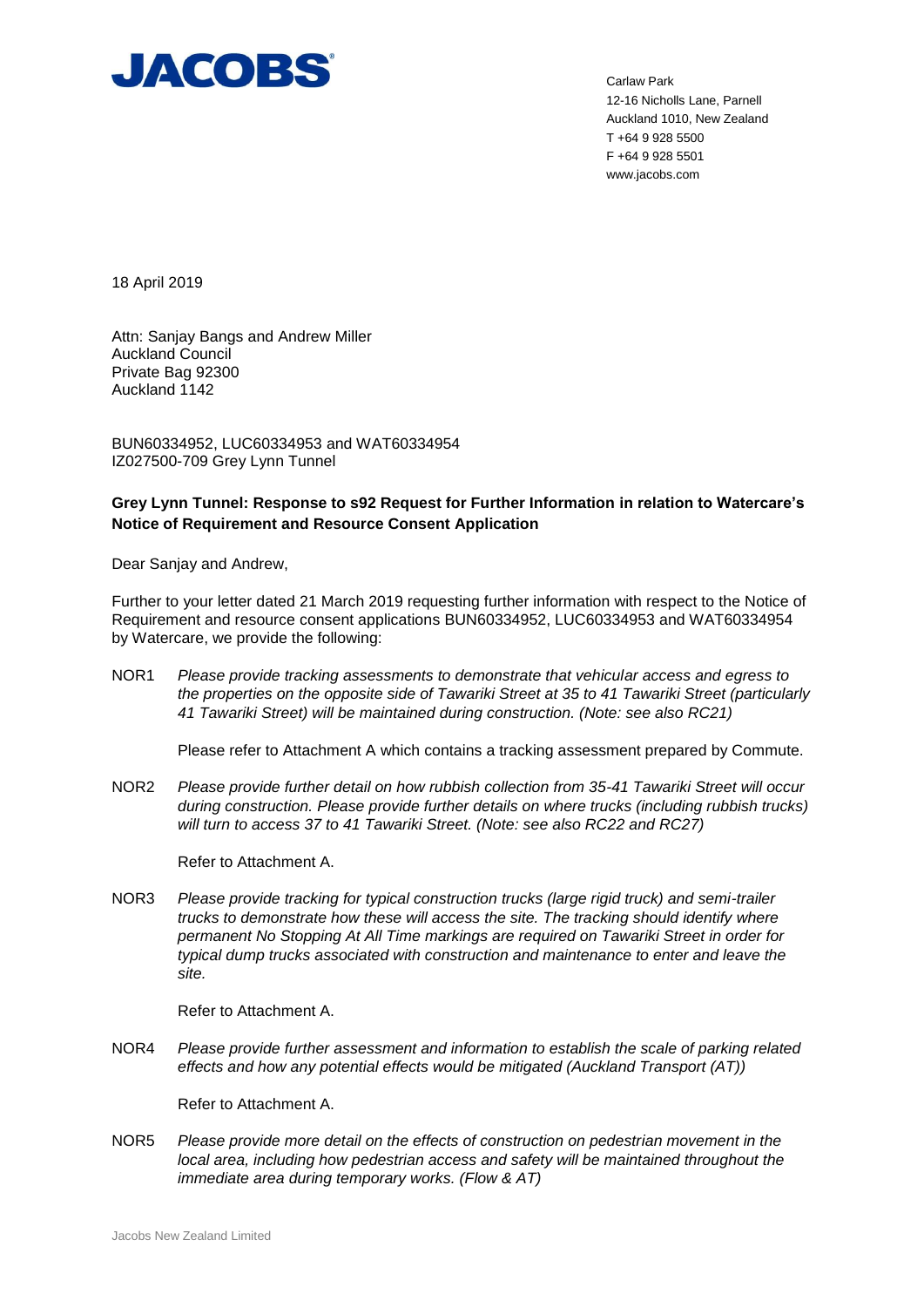Refer to Attachment A.

NOR6 *Please confirm whether the trip generation assumptions set out on page 5 of Appendix A to the ITA take into account the construction traffic required for the removal of existing dwellings and site clearance for subsequent applications. (Note: see also RC24)*

Refer to Attachment A.

NOR7 *Please clarify trip generation assumptions related to other heavy load vehicles not accounted for, and labour related trips. (AT)*

Refer to Attachment A.

NOR8 *Please confirm how any transport related effects have been addressed in relation to the Western Springs shaft site as part of the Central Interceptor designation. (AT)*

The transport related effects in relation to the Western Springs shaft site were fully assessed as part of the Central Interceptor designation and consents. As stated in Section 2.2 of the AEE, the Project will not involve any aboveground works at the Western Springs construction site. For instance, the Tunnel Boring Machine (TBM) will be launched at the May Road construction site, passing beneath the Western Springs construction site and continuing northwards to the proposed Tawariki Street Shaft Site. No spoil will be removed at the Western Springs shaft site. No additional works are required at the Western Springs shaft site beyond those required for the construction of the Central Interceptor. As such, there will be no transport related effects in relation to the Western Springs construction site.

NOR9 *Please provide further detail around the expected origin and destination of the primary construction related traffic, e.g. for spoil removal.*

This detail will be determined at the detailed design and construction stage and will be addressed in the Traffic Management Plan ("TMP" – proposed condition 5). The proposed routes for heavy construction vehicles to and from the State Highway network have been identified in Section 6.7 of the AEE (see in particular Figure 6.1) and the Traffic Impact Assessment by Commute (Appendix K of the AEE). It was concluded that the Project will have minimal traffic effects to the function, capacity and safety of the surrounding transport network.

NOR10 *Figure 2 Roading environment in the ITA appears to have incorrectly identified the location of the traffic count site at Richmond Road / Mokau Street (Figure 4). Please clarify the location of the traffic count site and update Figure 2 accordingly.*

Refer to Attachment A.

NOR11 *Please confirm the following:*

*a. the estimated depth of the proposed tunnels at the points where the tunnel crosses beneath existing roads and AT assets (designated car park reference ID518) and to confirm if there are any effects on the on-going use and structure of these roads and car park; and*

*b. if there are any effects on the on-going use and structure of these roads and car park. (AT)*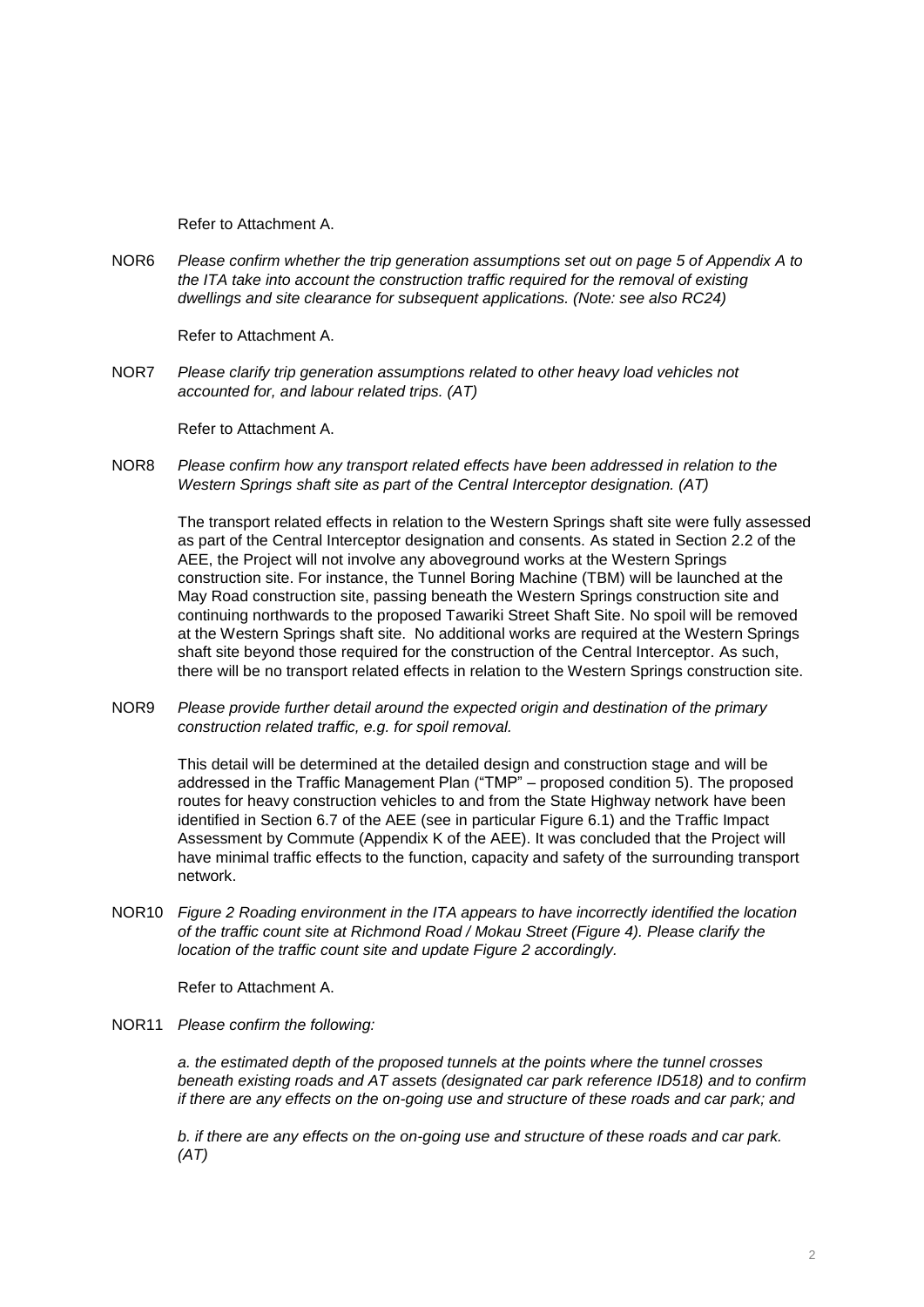The estimated depth of the proposed tunnels beneath the existing roads and the designated car park (ID518) at Western Springs is provided in Attachment K. As confirmed by MJA, the Project will not have any vibration or settlement effects on the on-going use and structure of the existing roads and the car park at Western Springs (refer to Attachment G).

NOR12 *Please provide additional information regarding the final surface treatment for all proposed built elements above ground (ventilation building with air stack and concrete retaining wall to the east) in order to demonstrate how the proposal will be seen within the surrounding environment.*

Please refer to Attachment M which includes the landscape plan, cross sections and visualisation prepared for the Project.

NOR13 *Please provide information on the proposed landscaping and planting proposals.*

Refer to Attachment M.

NOR14 *Please provide a cross section through the site and properties to the south.*

Refer to Attachment M.

NOR15 *Please clarify why Condition 4.1 relating to operational noise limits does not address noise at the boundary of sites zoned Special Purpose – School, given that the proposal is on land adjacent to school sites subject to this zoning.*

Watercare proposes to amend proposed condition 4.1 for the NOR as follows:

The noise arising from any operational activities undertaken on the designated land, shall not exceed the following noise limits when measured at or within the boundary of any site zoned as follows:

| Residential                        |                                    |
|------------------------------------|------------------------------------|
| Time                               | Noise Limit*                       |
| 0700-2200 hours                    | 50 dB $L_{Aeq}$                    |
| 2200-0700 hours                    | 40 dB $L_{Aeq}$                    |
|                                    | 75 dB LAmax                        |
| Special Purpose - School           |                                    |
| <u>Time</u>                        | Noise Limit                        |
| Monday to Saturday 0700-2200 hours | $\frac{55}{ }$ dB L <sub>Aeq</sub> |
| Sunday 0900-1800 hours             |                                    |
| All other times                    | $40$ dB $L_{Aeq}$                  |
|                                    | 75 dB LAmax                        |
| <b>Business</b>                    |                                    |
| Time                               | Noise Limit                        |
| At all times                       | 60 dB $L_{Aeq}$                    |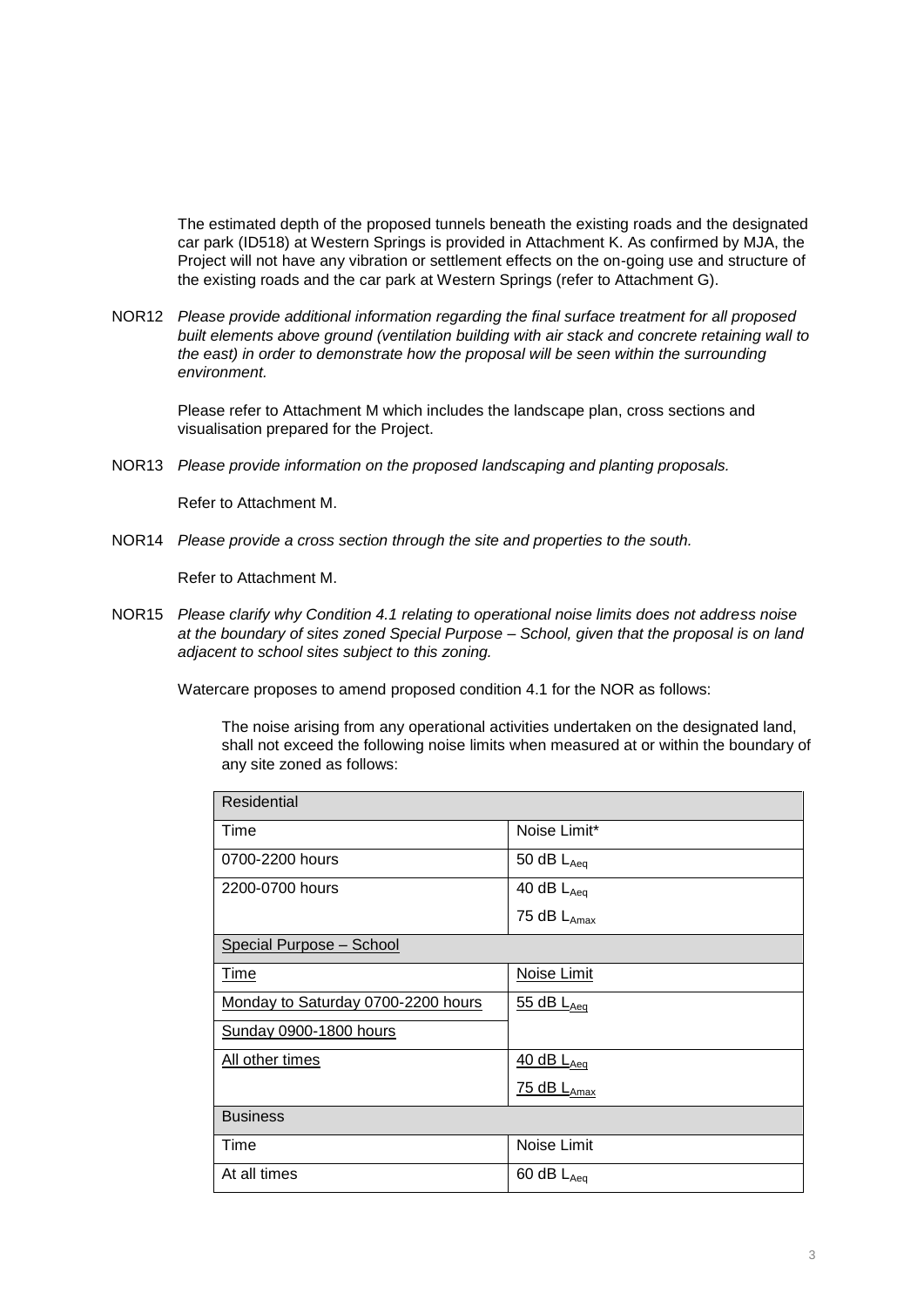\*Notes:

(1) These noise limits relate to noise generated by the normal operation of permanent works associated with the Project and do not apply to short term maintenance activities.

(2) Noise levels shall be measured and assessed in accordance with New Zealand Standards NZS6801:2008 Acoustics - Measurement of Environmental Sound and NZS6801:2008 Acoustics - Environmental Noise.

Please also refer to Attachment F for additional comments provided by Marshall Day.

NOR16 *Please clarify that the reference to 'each CNVMP' given that only one CNVMP is required to be prepared and can be updated when necessary (as a 'living document').*

Given that the Project involves 2 stages (Stage 1 – main shaft, chambers and tunnel, and Stage 2 – secondary shaft as stated in Section 3 of the AEE) a CNVMP is proposed to be prepared for each stage.

NOR17 *Please explain the wording of Condition 3.6, which refers to an assessment of at risk buildings during and after completion of works in the CNVMP.*

Watercare proposes to amend proposed condition 3.6 (b) for the NOR as follows:

- b) preparation of building condition reports on the LDS Church on Surrey Crescent Street, the government buildings near Richmond Road and residences at 30, 2/30, 32, 34, 38 Sackville Street and residences at 35, 37, 39, 41 and 42 Tawariki Street <sup>1</sup>at risk' buildings prior to, during and after completion of works, where for the purposes of this condition an 'at risk' building is one at which the levels in the German Standard DIN4150-3: 1999 are likely to be approached or exceeded;
- NOR18 *Please provide a copy of Council's Global Tree Management Consent, as referenced in paragraph 3.9, page 7 of the Assessment of Arboricultural Effects prepared by Greenscene NZ Ltd and dated 20th February 2019 ('Arborist report').*

Please refer to Attachment L.

NOR19 *Please provide a copy of the Arboricultural Assessment report prepared by Greenscene NZ Limited, dated 9th November 2018.*

Refer to Attachment L.

NOR20 *Please explain the reasoning behind Conditions 11.1 and 11.2 for the NoR relating to discovery of archaeological material, and clarify why these do not align with the Accidental Discovery Rule in E11.6.1 of the AUP(OP).*

Watercare is seeking to align the conditions of the Grey Lynn Tunnel with the existing conditions imposed on the Central Interceptor, to the greatest extent possible. Conditions 11.1 and 11.2 replicate the requirement on Central Interceptor. However, these conditions pre-date the AUP(OP) and it is appropriate to update the wording to reflect the AUP(OP).

Watercare proposes to replace proposed conditions 11.1 and 11.2 for the NOR with the condition below: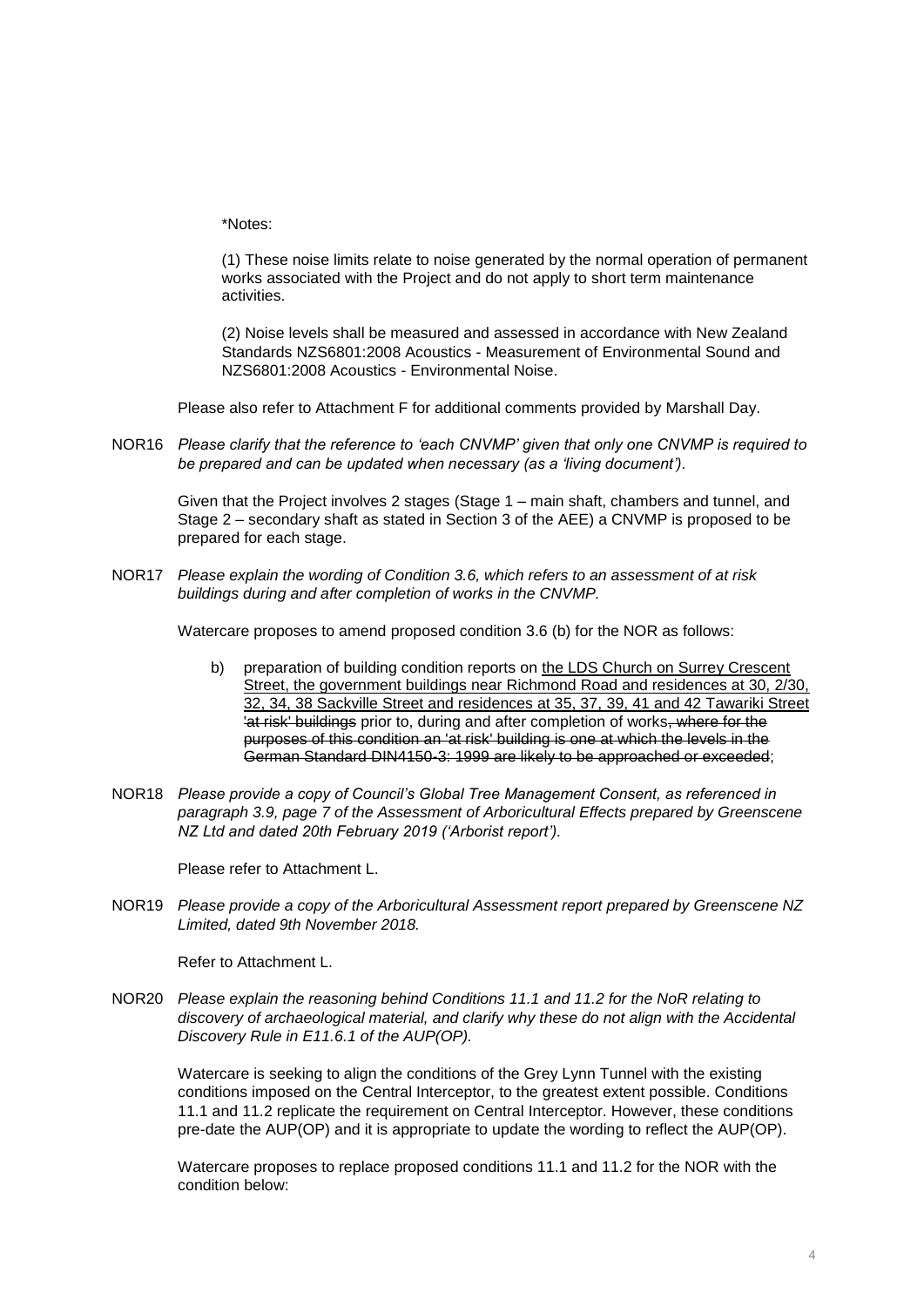If any archaeological material, including human remains are exposed during site work then the Accidental Discovery Protocol according to Standard E12.6.1 of the Auckland Unitary Plan shall apply.

NOR21 *Please clarify how damage caused during construction at the Tawariki Shaft Site will be addressed by the designation.*

As pointed out in the explanation of this question, any damage to the road reserve associated with construction works at the shaft site will be addressed under proposed condition 5.4 proposed in the NoR and the Corridor Access Request (CAR) process with AT. Any damage to the existing network utility services will be addressed under proposed condition 2.2(i) by managing works which directly affect or are located in close proximity to existing network utility services. All the existing buildings and structures within the shaft site will be removed or demolished prior to the commencement of construction.

NOR22 *Please clarify whether the existing Central Interceptor (CI) designations at the May Road and Western Springs sites provide for additional construction works proposed as part of this Project? Specifically, can you confirm:*

*a. That the May Road designation (ID 9466) and associated resource consents provide for the extended construction period of four months (as set out in Section 2.2 of the AEE) required for storage of tunnel segments and spoil removal*

*b. Whether any changes are required to the Western Springs designation (ID 9466) and associated resource consents due to any changes in the design of this infrastructure associated with this Project?*

## May Road

The May Road construction site is a Watercare designation (ID 9466) for the "construction, operation and maintenance of wastewater infrastructure". The Project to construct a wastewater interceptor is consistent with the designation purpose and therefore authorised by the existing designation and associated regional consents, provided that the relevant designation and consent conditions are complied with.

Neither Designation 9466 or the associated resource consents are subject to any specific conditions on the duration of construction or traffic movements. As highlighted in Section 2.2 of the AEE, the effects will not be materially different to those considered in the application material and evidence presented for the CI and the slightly longer construction period i.e. 4 months at the site will be in "general accordance" with the designation and associated resource consents (complying with Condition 1.1). The designation and consents provide for all activities required at May Road to construct both the Central Interceptor and the Grey Lynn Tunnel.

## Western Springs

The Project will not involve any aboveground works at the Western Springs construction site. For instance, the TBM will be launched at the May Road construction site, passing beneath the Western Springs construction site and continues northwards to the proposed Tawariki Street Shaft Site. No new shafts or structures are proposed at the Western Springs construction site. No changes are required to the Western Springs designation and associated resource consents.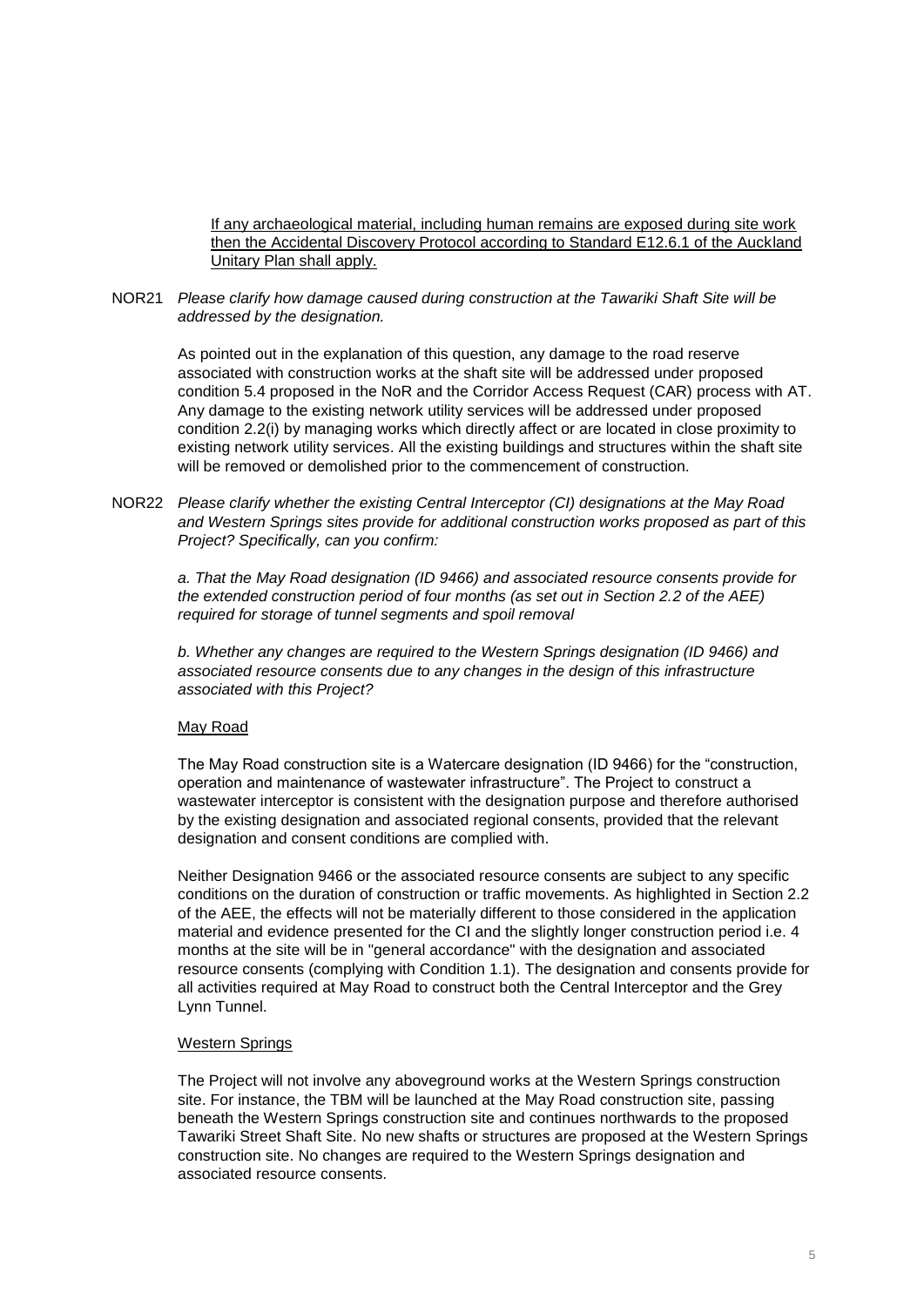NOR23 *Please explain why the secondary drop-shaft is intended to be constructed separately to the rest of the works. It appears that to construct everything at once would reduce the total disruption time and also mean that there would only be one (potentially slightly longer) construction period versus two periods of disruption.*

As highlighted in Section 4.2 of the AEE, constructing the Grey Lynn Tunnel as part of the CI construction contract provided the best cost benefit over other servicing options for the same level of overflow frequency reduction. In particular, the same TBM machine used for CI will continue to be used for the Grey Lynn Tunnel and this avoid the need to construct any additional shaft at Western Springs. Therefore, the construction works for the main shaft, chambers and tunnel are programmed to occur at the same time as works for the CI.

The secondary shaft is proposed at the shaft site to enable the connection of future sewers (that are not part of this proposal) from the CSO network. These future sewers are not tied to the CI construction and are programmed for future delivery. The construction timing of the secondary shaft will be aligned with the construction of the future sewers once confirmed.

NOR24 *We note on page 18 of the AEE that a permitted baseline has been arrived on for the ventilation structure in terms of understanding its effects. However for infrastructure there is a stricter baseline under E26.2.5.2. Can you clarify this point and whether this was considered and how this might impact your assessment?*

The only aboveground structure of the Project is the plant and ventilation building within the shaft site. The building will have a footprint of approximately 14m long, 6m wide and 4m high (smaller than a residential house), with an air vent of 5m in total height from ground level (i.e. a metre above roof height) with a flange to allow future extension of up to 8m in total height and approximately 1m in diameter (similar to a chimney). The structures will be set back at least 22m from the road frontage away from the neighbouring residential properties and will be surrounded by the proposed landscaping and planting.

Section 2.5 of the AEE records ventilation facilities as a permitted activity. The question correctly identifies there is no reference to the 2.5m permitted height standard in E26.2.5.2 for ventilation facilities. This omission does not change the level of effects from the proposed structures nor the conclusion of the AEE.

The effects of this structure, including the effects of the air vent at its maximum potential height, have been assessed without reference to a permitted baseline. As concluded in the Landscape and Visual Effects Assessment (Appendix R) and Section 6.2 of the AEE, the structures will constitute a minor element of the view from the adjacent properties and will not be prominent. Any visual and landscape effects will be less than minor. Furthermore, additional landscaping drawings and visualisations are attached to demonstrate that the structures will be visually sensitive to the area.

## NOR25 *Please confirm whether lighting, such as security lighting and lighting during construction works, is proposed as part of the Project. (Note: see also RC18)*

The shaft and chamber construction and retrieval of the TBM will be daytime activities and hence do not require lighting. The final connection of live sewers might happen at night time when the flows are low. This is being looked at by the design team and further information will be provided in due course. The final lighting requirements will be determined at the detailed design and construction stage and will be addressed in the Construction Management Plan ("CMP" – proposed condition 2). Sensor lighting for security and safety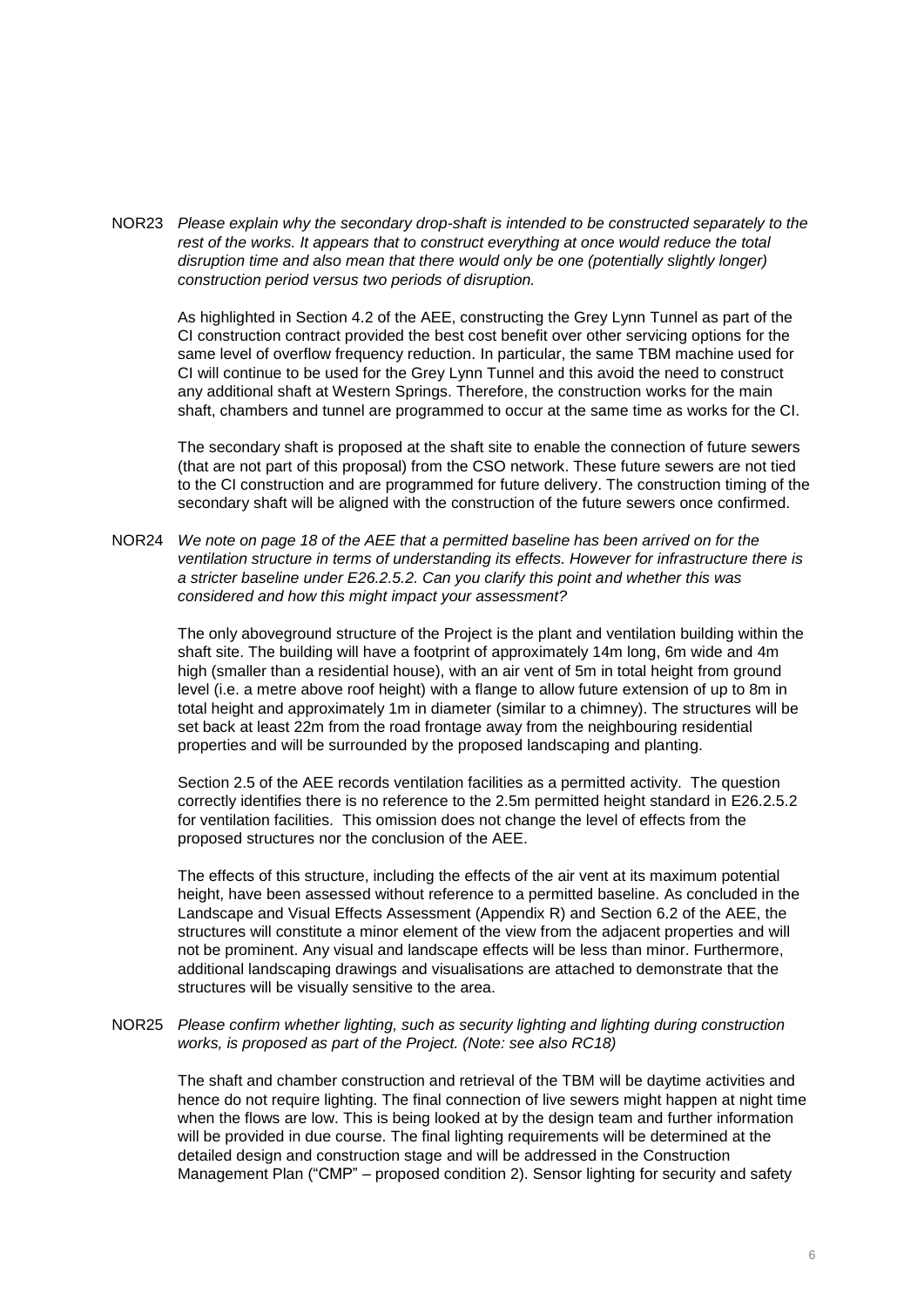purposes is likely to be installed within the shaft site and will be confirmed as part of the CMP and Outline Plan of Works (OPW).

RC1 *Please provide the encumbrance documents referenced on the Record of Title for the college as we are unsure of what/where it relates to? If relevant, please provide an explanation as to what the instrument applies to. We also note that there is a building line restriction on the Records of Title for 44-48 Tawariki Street – can you please clarify where that restriction starts and ends? Will it impact the location of the ventilation structure?*

Please refer to Attachment B for a copy of the encumbrance document (7537296.1) attached to title NA397/195 and the building line restriction (BLR 7442) which applies to 44- 48 Tawariki Street. We are not aware of any road widening plans by AT which would employ the building line restriction.

The encumbrance attached to the title of St Paul's College relates to the stormwater detention tanks and system within the school ground. This will not be affected by the Project. BLR 7442 imposes a "no building zone" within 42 feet (12.8m) from the centre-line of Tawariki Street. The plant and ventilation building within the shaft site will set back at least 22m from the road frontage.

RC2 *(Note: see also NOR24) We note on page 18 of the AEE that a baseline has been arrived on for the ventilation structure in terms of understanding its effects. However for infrastructure there is a stricter baseline under E26.2.5.2. Please clarify this point and advise whether this was considered and how this might impact your assessment.*

Refer to NOR24 above. The effects of the ventilation structure have been assessed with no reference to a permitted baseline. The ventilation structure is to be authorised by the designation and does not require a resource consent.

RC3 *Please clarify how Rule E26.6.3.1(A145) applies to this proposal as it relates to network utilities in Special Character Areas. If this rule is relevant, it might result in a change in activity status of the application. Please advise if this was considered in your initial plan check and explain if you are replying on Table E26.2.3.1 in this regard.*

E26.9.3 of the AUP stated that activity table E26.9.3.1 specifies the activity status of land use and development activities **in** the Special Character Areas Overlay – Residential and Business. D18 of the AUP provides a description and intent of this overlay which is to maintain and manage the built form, design and architectural values of building, streetscape qualities and cohesiveness and landscape qualities that define, contribute to, or support the special character of the area. The physical attributes that the overlay seeks to protect all relate to above ground features.

The proposed tunnel traverses the Special Character Areas Overlay – Residential Isthmus A in Grey Lynn where it passes **beneath** the relevant areas. At these locations, the tunnel will have an overburden of at least 22m from the ground. As such, the proposed activity is not **in** the Overlay and no above ground features within the overlay area will be affected. Rule E26.2.3.1 (A49) which provides for underground wastewater pipelines has been applied, as opposed to rule E26.9.3.1 (A145), as it more appropriately captures the proposed activity. This interpretation is consistent with the approach applied and accepted by Council for the CI deviation consent granted in March 2018 i.e. no consent was required under rule E26.9.3.1 (A145).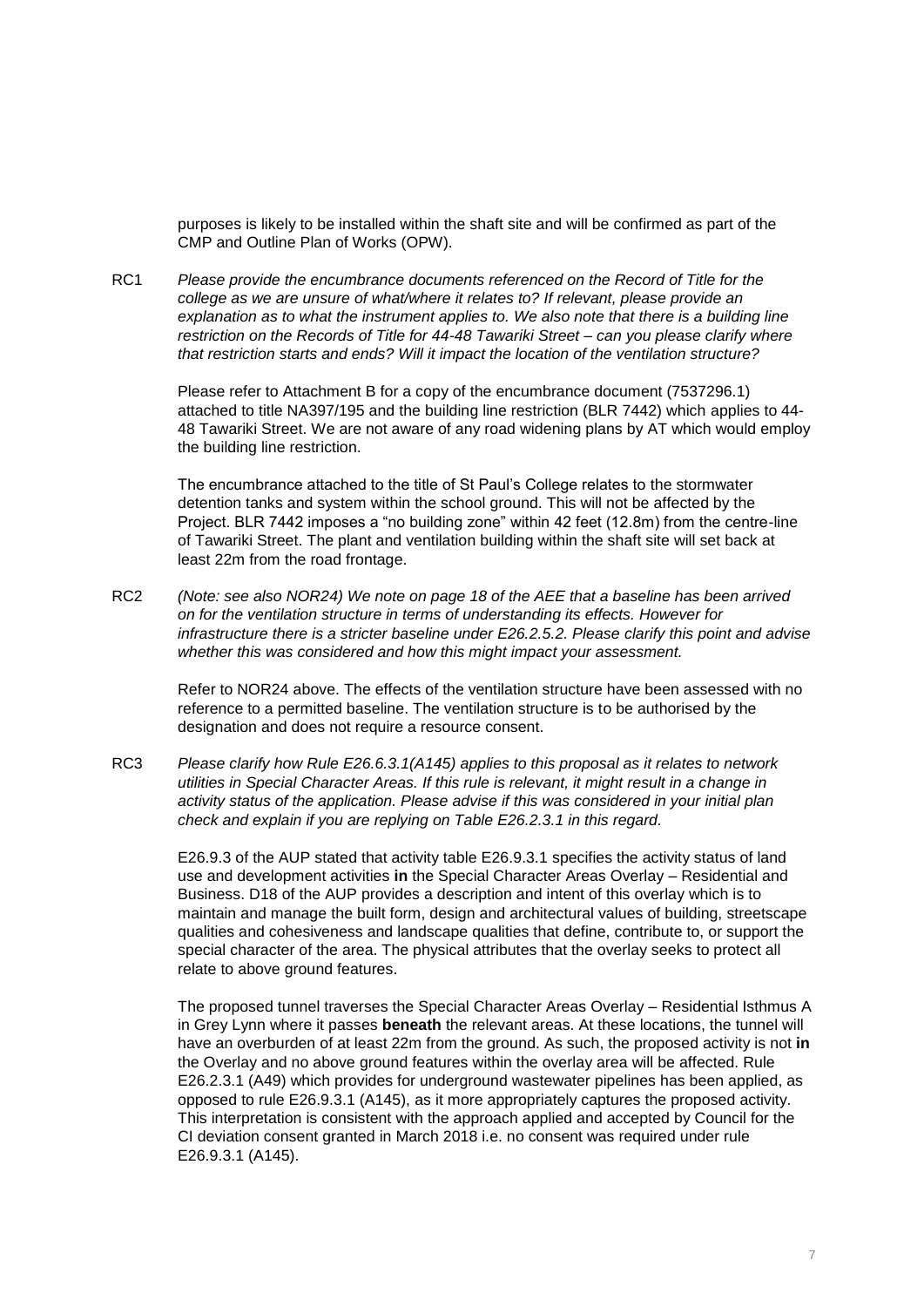RC4 *(Note: see also NOR22) It is currently unclear whether there will be works at Western Springs for this project. Is the TBM going to simply carry on northwards after it completes the CI part of the line? Additionally, does the existing RC and designation for CI cover activities that are planned to occur at Western Springs that are needed to connect it to Grey Lynn Interceptor portion (i.e. any new drop-shafts/changes in design required)?*

Refer to NOR8 and NOR22 above.

RC5 *(Note: see also NOR22) We understand that the May Road site for the CI will also provide concrete tunnel linings and will be used to take the spoil away from the Grey Lynn Interceptor. Does the existing RC and designation for CI cover the extended construction period that this will create? The AEE explains this briefly on page 5. Please provide evidence that the designation and RC will allow for this change? We are aware that there might be specific conditions relating to construction times/length etc.*

Refer to NOR22 above.

RC6 *(Note: see also NOR23) We would like understand the reasoning to construct the second drop-shaft at Tawariki Street at a later stage – the AEE states this is for future connections/capacity etc. Please clarify the reasons why this cannot be undertaken concurrently with the rest of the works? On face-value it seems that to construct everything at once would reduce the total disruption time and also mean that there would only be one (potentially slightly longer) construction period versus two periods of disruption.*

Refer to NOR23 above.

RC7 *Please clarify whether Plan Change 14 will impact this proposal. We note that this plan change introduces technical changes and corrections which may impact reasons for consent. Particularly as it relates to E7, E11 and E25 – note that others may be relevant.*

Plan Change 14 does not impact the Project nor the reasons for consent.

RC8 *Please advise if the operation of the 4.5m diameter sewer pipeline (post-construction) will give rise to any noise/vibration effects, particularly for dwellings located at the closest vertical distance above the alignment.*

The proposed tunnel will not give rise to any operational noise or vibration effects as confirmed by Marshall Day (Attachment F) and MJA (Attachment G).

RC9 *Conceptual plant and equipment specifications are provided for construction of the Tawariki Street shafts however in regards to tunnelling, the description is limited to "tunnelling plant". Please advise if further information is available as to the tunnel boring machine likely to be selected for this project and, if predicted regenerated noise levels may change significantly depending on the TBM actually used for tunnelling.*

Refer to Attachment F.

RC10 *Please review paragraphs 6.2.2, 6.2.3 and 6.2.4 of the Vibration Report 'Vibration Assessment of Grey Lynn Tunnel and Tawariki' Rev 2 and confirm that no information is missing. We note that there are large gaps in the text which suggests that aspects of the assessment may have been omitted by mistake. We are uncertain if there is information missing which need to be accounted for in the assessment of effects.*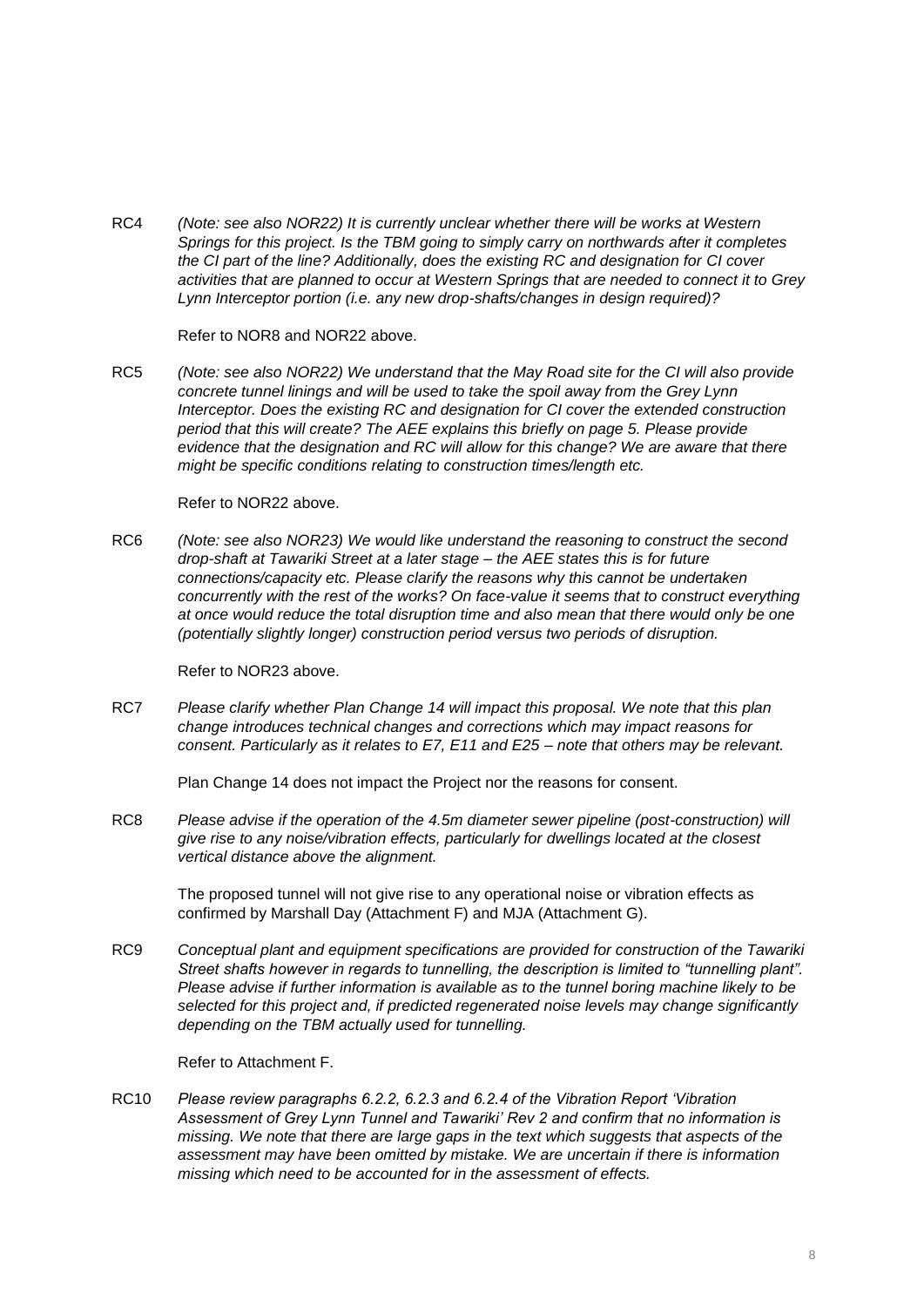It was a formatting error only i.e. no text was missing. Please refer to a revised vibration report in Attachment H.

RC11 *Please advise if operation of the 4.5m diameter sewer pipeline will give rise to any vibration effects particularly for dwellings located at the closest vertical distance above the alignment.*

Refer to Attachment G.

RC12 *We note that there will be both noise and vibration infringements at a district level under Chapter E25 for the tunnelling works. This was not identified in the AEE. Please outline whether this has been considered and adopt the relevant reasons for consent? In addition, please clarify how Plan Change 14 will impact this and whether any reasons for consent would arise specifically due to this plan change.*

We confirm that the tunneling work will not meet the night time construction noise limits (Standard E25.6.27(4) and (1)) where the tunnel excavation reaches above 18m below ground level and will not meet the night time vibration limits (Standard E25.6.30 (1)(b)) where the tunnel excavation reaches above 20m below ground level. As such, a land use consent is required for a RD activity under Rule E25.4.1(A1).

The AEE submitted included a comprehensive assessment on the construction noise and vibration effects (Sections 6.8 and 6.9). Any potentially affected persons have been identified and will be contacted prior to the works proceeding. It was concluded by Marshall Day and McMillen Jacobs Associates that any adverse noise and vibration effects will be no more than minor and that the use of a CNVMP and advance communication with the potentially affected residents will address any concerns.

As stated above, Plan Change 14 does not impact the Project nor the reasons for consent.

RC13 *It is recognised that the following information was to be provided as part of the Outline Plan of Works at a further stage, however to understand the level of potential and actual adverse effects in the long term (permanent effects), please provide a conceptual hard and soft landscape plan which clearly indicates the following elements:*

*a. Location and details of final surface treatments – concrete, permeable pavement, grass, planting, building coverage, etc.*

*b. Types of planting, which should include the type of planting, indicated through heights/widths of planting or a conceptual plant palette.*

*c. Key dimensions should be provided where necessary.*

Refer to Attachment M.

RC14 *Please provide a conceptual design for the ventilation plant room and air vent to understand how the structures will be visually sensitive to the Residential – Mixed Housing Urban. This should include precedent imagery and a material and colour palette.*

Refer to Attachment M.

RC15 *Please clearly indicate on the Permanent Works plan the extent of the proposed retaining wall. In addition, precedent imagery of the proposed concrete wall and design would be beneficial, in conjunction with a typical elevation of the wall from the street.*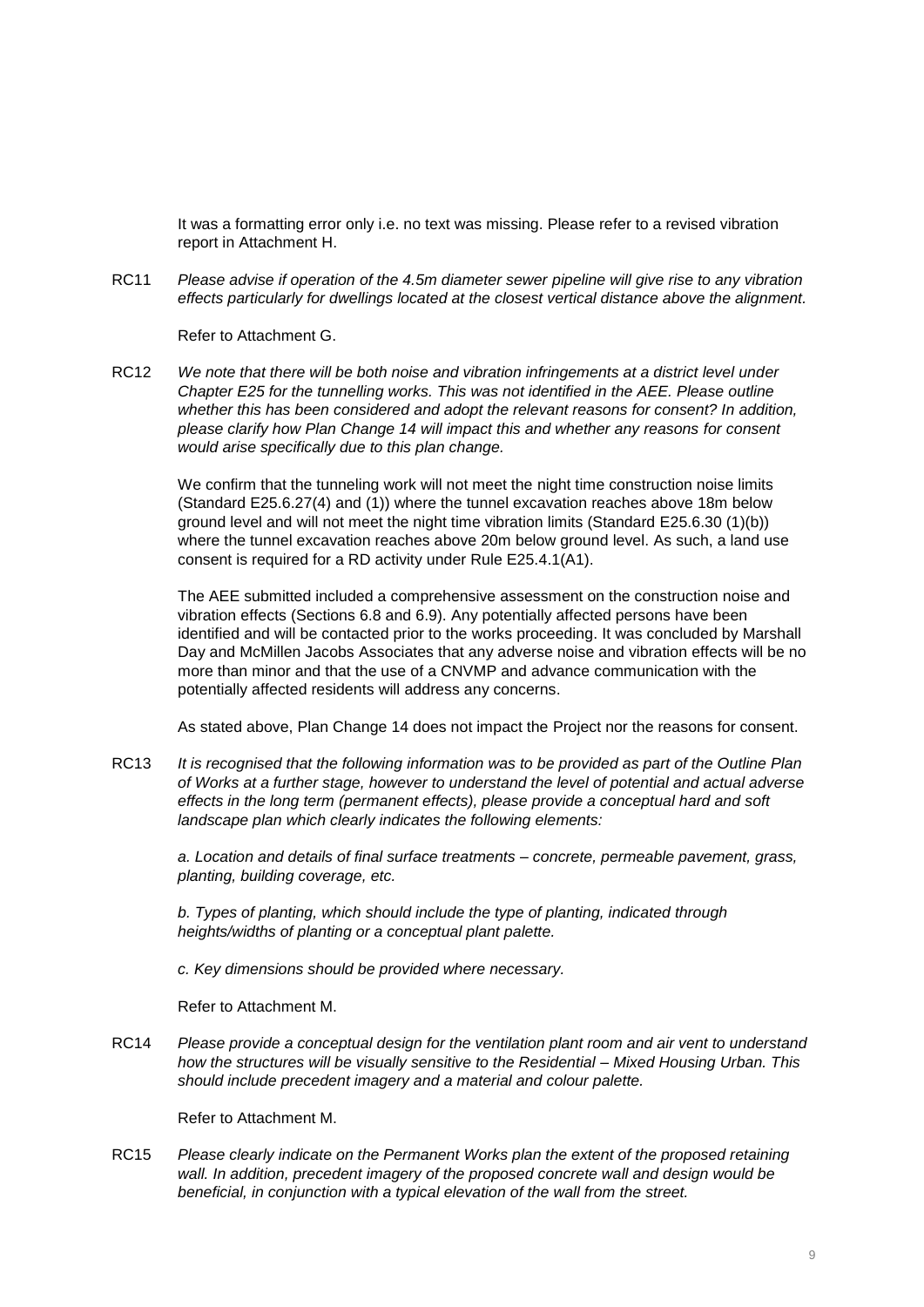Refer to Attachment M.

RC16 *Please clarify whether the proposed security fence is to be 1.8 - 2.4m high (as stated within the Landscape and Visual Effects Assessment, Page 9) or 3m high (as stated within the Acoustic/Noise Report, Page 13).*

A 3m high acoustic barrier will be erected according to the Appendix E of the Noise Assessment (Appendix L of the AEE) and a security fence of 1.8-2.4m high will be installed along the rest of the boundary. The acoustic barrier and security fence will be temporary in nature and only required during the construction phase of the Project.

RC17 *Please confirm the location of any permanent fencing (including fall fences) after construction is complete, including the proposed style, height and permeability of fence treatments.*

Refer to Attachment M.

RC18 *Please indicate whether any lighting will be required on site, both temporary and permanent in nature. Please provide a lighting plan illustrating the locations, and types of lighting proposed. This is requested to understand if there are any other elements which may adversely affect neighbours visual amenity, particularly during night time.*

The proposed lighting during the construction phase of the Project is addressed under NOR25 above. A sensor light for security purposes will be attached to the plant and ventilation building within the shaft site and will be subject to the OPW process. No other permanent lighting is proposed.

RC19 *(See also NOR 12-14): Please provide a cross section through the site and properties to the*  south. Due to the elevated locations of the dwellings to the south, it is considered that a *cross section is necessary to better understand views and the scale of relationship. The section(s) should indicate the proposal at time of construction (e.g. security/sound fences, cranes etc.) and at completion (fences, retaining walls, planting, ventilation building).*

Refer to Attachment M.

RC20 *Parking provision: The proposal indicates nine parking spaces will be provided for the site during construction and it is intended reduce that after the tunnel is in operation. Please provide outline how this parking provision would comply/not comply with the AUP (OP).*

Refer to Attachment A.

RC21 *Effects to 35-41 Tawariki Street: The properties opposite the site on Tawariki Street appear to have limited access and insufficient manoeuvring spaces, in particular with 41 Tawariki Street where the designation and construction boundary comes up to the vehicle crossing. While No Stopping At All Time markings are proposed, tracking assessments that demonstrate that vehicular access and egress to these properties is maintained is required prior to confirming the southern boundary of the site extent.*

Refer to Attachment A. We note that this matter is also addressed through NOR1 above.

RC22 *Waste collection: Please provide details on how and where trucks (rubbish trucks) will be manoeuvred along Tawariki Street. Where trucks are required to use residential vehicle*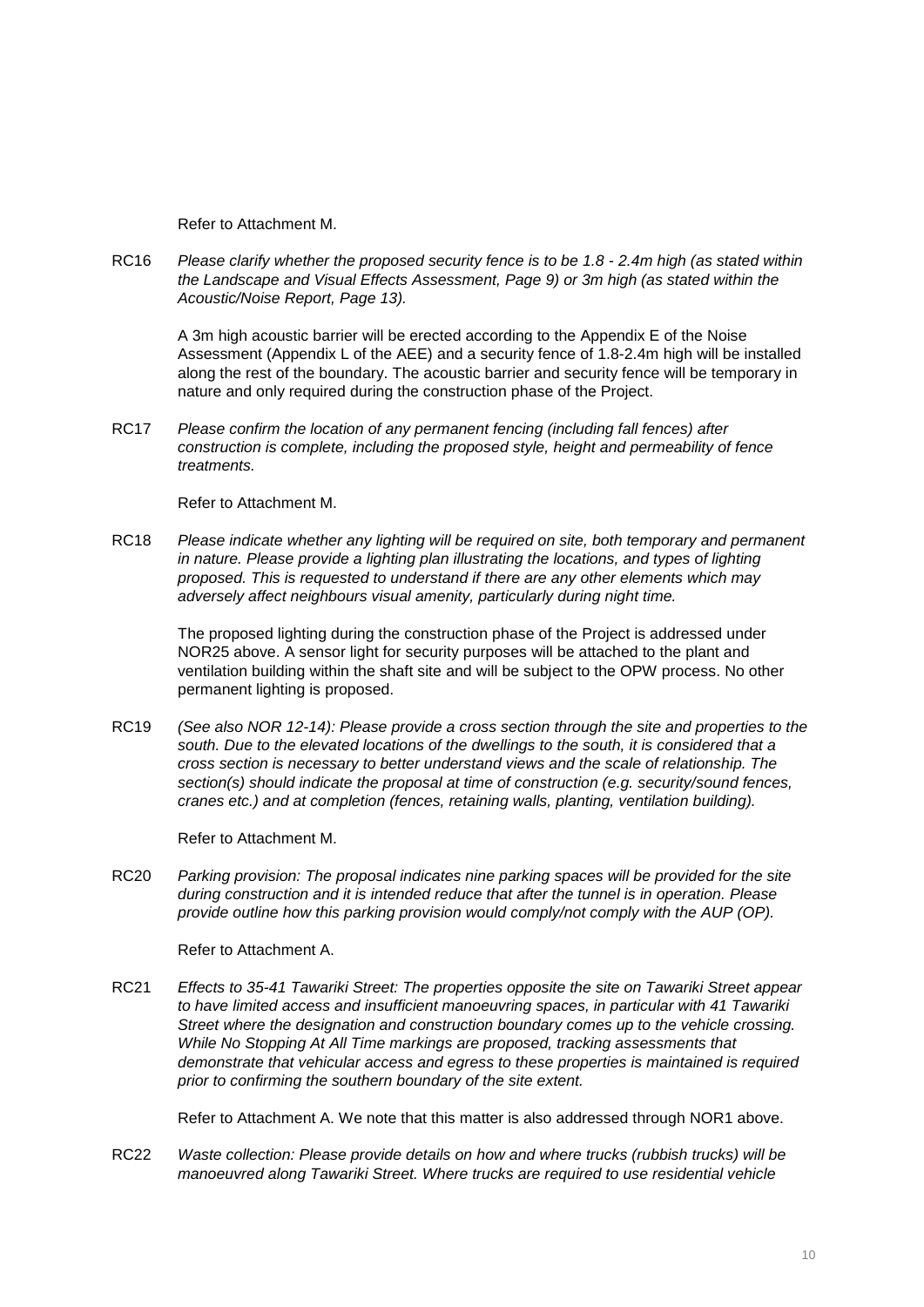*crossings, these should be upgraded to a higher vehicle crossing standard, such as a commercial vehicle crossing.*

Refer to Attachment A.

RC23 *Construction truck volumes: Section 10 and Table 1 of the CTE calculates the construction trip generation in four stages. However, it does not include the initial enabling works for removal of existing dwellings and site clearance for subsequent excavations. Confirmation is required that these works will generate trucks movements within the 82 vehicle movements per day predicted.*

Refer to Attachment A. We note that this matter is also addressed through NOR6 above.

RC24 *Vehicle access: The proposal states that the access design is to be confirmed at detailed*  design stage. However, its future position might have implications for the neighbouring *property at 42 Tawariki Street such as the distance in between vehicle crossings and safety concerns. Please provide confirmation that the proposed vehicle crossing will comply with the AUP (OP) relevant standards, including how the crossing will meet relevant construction standards.*

Refer to Attachment A.

RC25 *Please provide tracking for access into the properties at the eastern end of Tawariki St, directly opposite the site, particularly residents of no.41 reversing out of their property. The residents should not be required to reverse down the eastern section of Tawariki St.*

Refer to Attachment A. We note that this matter is also addressed through NOR1 above.

RC26 *Please show tracking curves for rubbish trucks turning around on Tawariki Street, including how the rubbish trucks will service properties 35-41 Tawariki St.*

Refer to Attachment A. We note that this matter is also addressed through NOR2 above.

RC27 *Please confirm if Tawariki Street is currently used as a pick up/ drop off for St. Paul's College. This will enable us to understand how the construction activities will adversely impact school-related operations better.*

Refer to Attachment A.

RC28 *Please confirm the impact of the works (such as from construction and site works) on the catch-pits at the eastern end of Tawariki Street.*

It is expected some aspects of the existing stormwater system within the road reserve (including catchpits) will need to be diverted, relocated or reconstructed. The impact of these works will be confirmed at the detailed design and construction stage and will be addressed in the Construction Management Plan (proposed condition 2). It should be noted that Watercare have consulted and will continue to communicate with Healthy Waters about the Project, as stated in Section 7.2.2 of the AEE. Healthy Waters support the Project (see letter in Appendix T of the AEE).

RC29 *If a retaining wall is required at the end of Tawariki Street an agreement should be provided by Watercare to AT outlining any maintenance requirements, ownership and responsibilities.*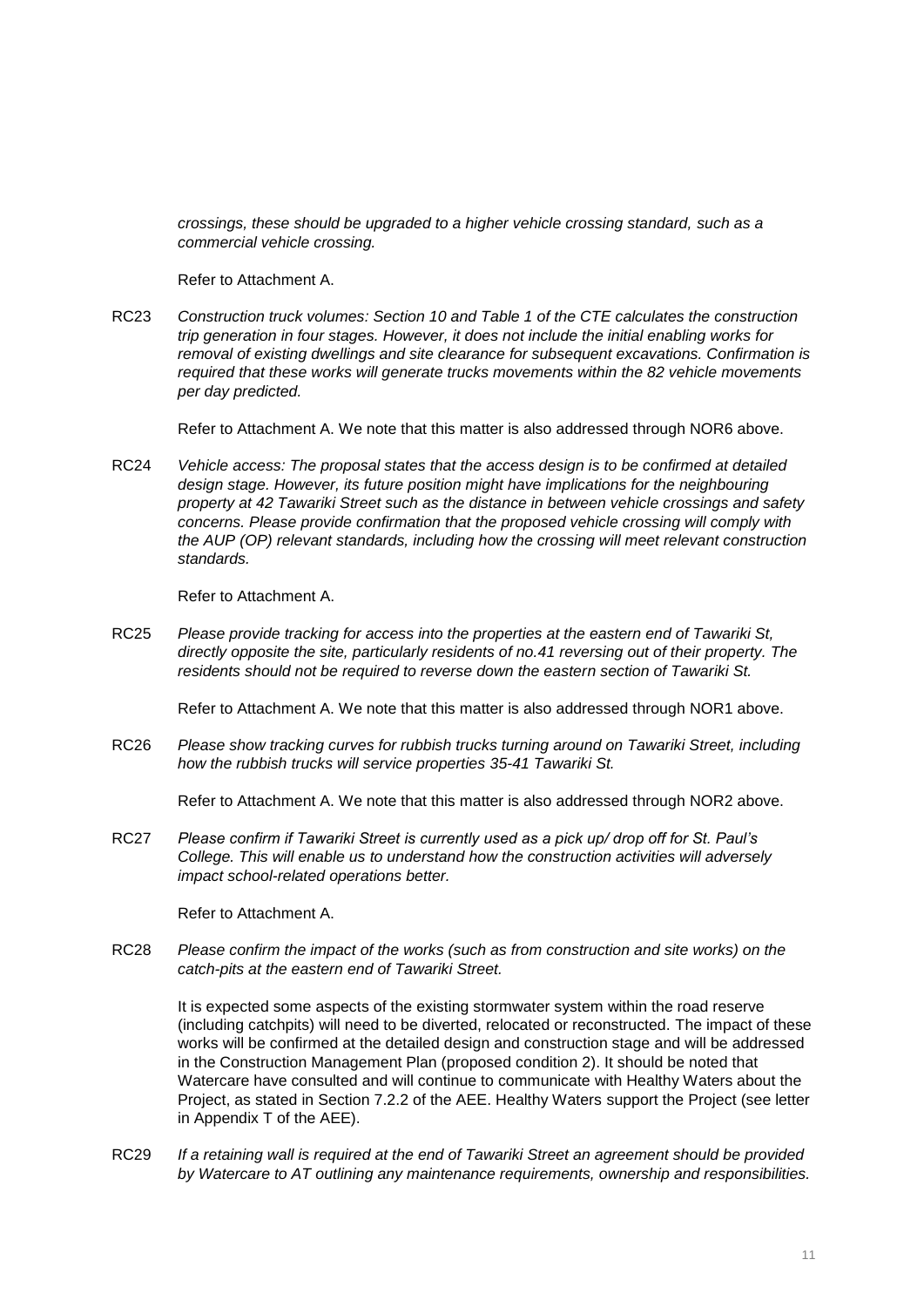No retaining wall is proposed within the road reserve. The retaining wall proposed will be located within the school land of St Paul's College which form part of the shaft site.

- RC30 *No question.*
- RC31 *Please provide further information on the control chamber proposed in the road reserve on Tawariki Street. What is the purpose of it, what are its dimensions, where is it located?*

Detailed information of the control chamber proposed in the road reserve is provided in Section 3.3.1 of the AEE and shown on Drawing 2011933.002 in Appendix E of the AEE. It is an underground chamber containing penstock gates that will be used to control the flows from the existing sewerage system (i.e. Orakei Main) into Grey Lynn Tunnel. This determined its proposed location. The chamber will be approximately 10m long, 5m wide and 11m deep below ground.

RC32 *Please provide specialist ecological comment on any expected terrestrial or freshwater ecological effects associated with the expected groundwater changes as outlined in the Groundwater Effects Assessment, including if necessary any avoidance, remediation or mitigation for these effects.*

Please refer to Attachment C which contains comments from Bioresearches.

RC33 *What is the "typical earthwork equipment and temporary retaining" to be used in the construction of the grit traps? Given the depth of excavation and proximity to the boundary any collapse will damage the neighbouring properties. Please provide a more in-depth construction methodology for these traps, particularly the type of temporary/permanent retaining.*

This is being looked at by the design team and further information will be provided in due course. The final construction methodology will be determined and confirmed at the detailed design and construction stage and will be addressed in the CMP (proposed condition 5).

RC34 *Please describe in more detail of what the treatment of any groundwater/silt-laden water entails.*

This will be determined and confirmed at the detailed design and construction stage and will be addressed in the CMP (proposed condition 5). As stated in Section 3 of the AEE, groundwater pumped out of the excavations at Tawariki Street will be treated to Auckland Council requirements prior to discharge to the stormwater drain. As mentioned above, Watercare have consulted and will continue to communicate with Healthy Waters about the Project. Healthy Waters support the Project (see letter in Appendix T of the AEE).

RC35 *The application for consents describes the construction of the tunnel and the Main and Secondary shafts, together with ancillary structures at the Tawariki Street site including two control chambers and a grit trap. The features at the Tawariki Street are to be installed at substantial depth below both the ground surface and below the ambient groundwater level. The groundwater drawdown effects related to the two shafts have been assessed through Ref. 1 and Ref. 4.*

*However, there does not appear to be an assessment of the groundwater drawdown and mechanical settlement effects arising from the ancillary structures in the documents reviewed. The ground settlements arising from the ancillary structures are not presented in Appendix A of the settlement assessment report (Ref. 1).*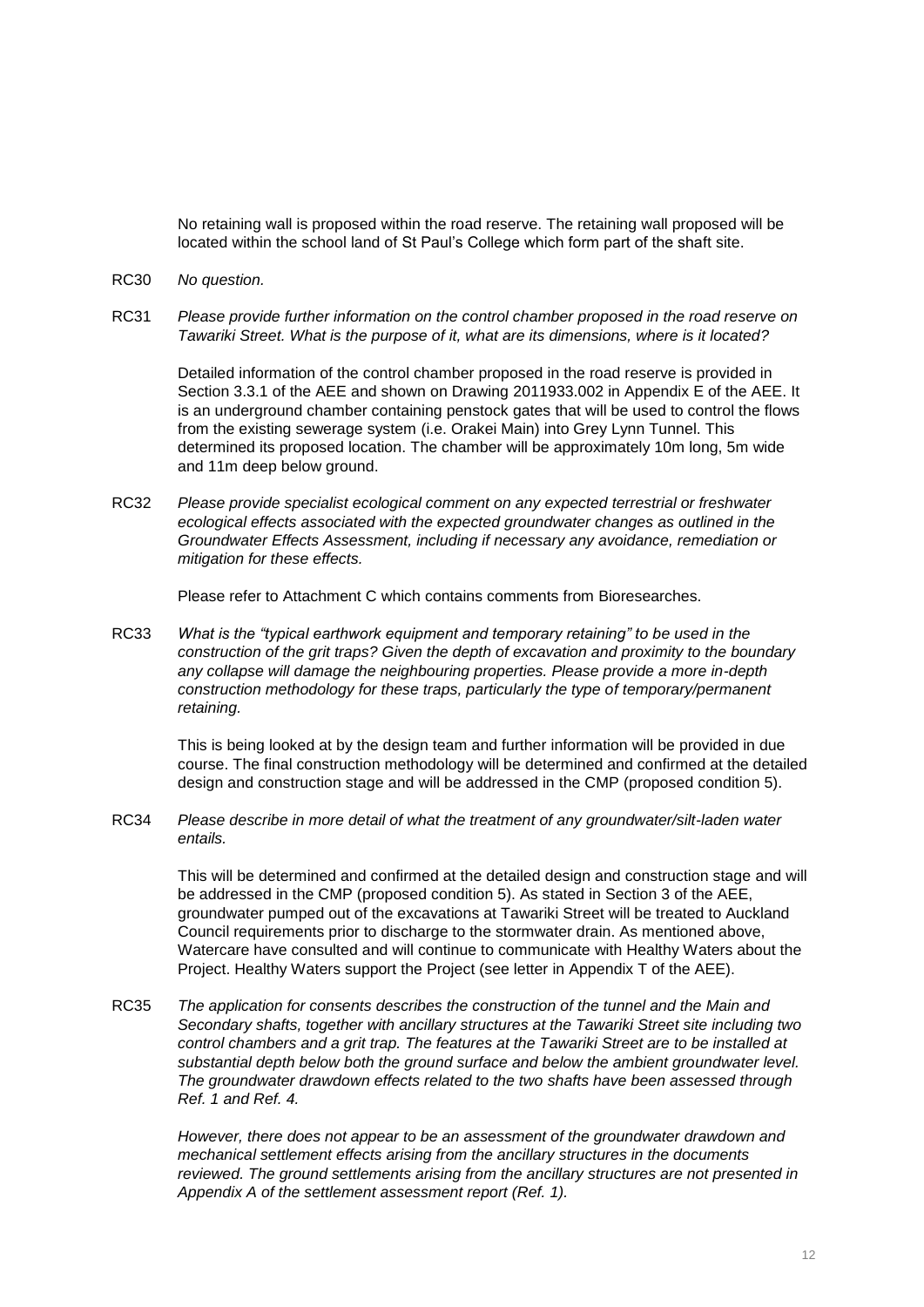*The Tawariki Street shaft site layout plan (Ref. 8) indicate the proposed control chambers and grit trap will be between 5 m and 13 m depth. The proposed 5 m deep control chamber in the north-western portion of the site is in relatively close proximity to the existing building at 42 Tawariki Street.*

*Please provide an assessment of the ground settlement effects (due to groundwater drawdown and retaining wall deflections) arising from construction of the ancillary structures planned for the Tawariki Street site.*

Refer to Attachment O.

RC36 *Please provide an assessment of the cumulative effects from these structures together with the effects from the two planned shafts.*

Refer to Attachment O.

RC37 *Groundwater inflows to the proposed tunnel are planned to be controlled through lining the tunnel and using an Earth Pressure Balance ("EPB") tunnel boring machine. "The EPB TBM must be able to apply a positive pressure to the tunnel face, balancing the earth and groundwater pressures at all times to effectively control the ground and prevent groundwater inflows into the tunnel" (Ref. 1). On this basis, groundwater inflows and therefore "the potential groundwater impacts of the Grey Lynn Tunnel construction are considered to be negligible." (Ref. 4) The flows into the tunnel have been described as:*

*a. "Groundwater inflows through the tunnel lining during construction are expected to be limited to less than 0.5 litres per square metre of tunnel lining per day, which is 13m3 per day for the 1.6km length of the tunnel." (Ref. 5)*

*b. "Approximately 0.006 L/s per meter of tunnel." (Ref. 4). This equates to approximately 52 m3/day per 100m length of tunnel.*

*Please clarify what the groundwater inflows to the tunnel at the operational face and along the lined length are expected to be.*

Refer to Attachment O.

RC38 *A sub-regional scale model has been developed and used appropriately and acceptably to assess the effects of the proposed Tawariki Street shafts on the surrounding environment. Potential effects on stream baseflows, wetlands, lakes, existing groundwater takes and saline water intrusion assessed in this report. Groundwater drawdown derived from the model documented in Ref. 4 has been used to support the assessment of ground settlement around the Tawariki Street site documented in Ref. 1.*

*Please provide cross sections aligned parallel and perpendicular to Tawariki Street showing the geological materials modelled, the static groundwater table and the and the drawn down groundwater table for the construction scenarios considered in the settlement report. The cross sections should focus on the areas within 200 m of the Tawariki Street site.*

Refer to Attachment O.

RC39 *Taking into consideration the model structure and cell definition, please provide an assessment of the uncertainty regarding the extent and magnitude of groundwater drawdown within the residual soils and highly weathered ECBF in the area within 200 m of*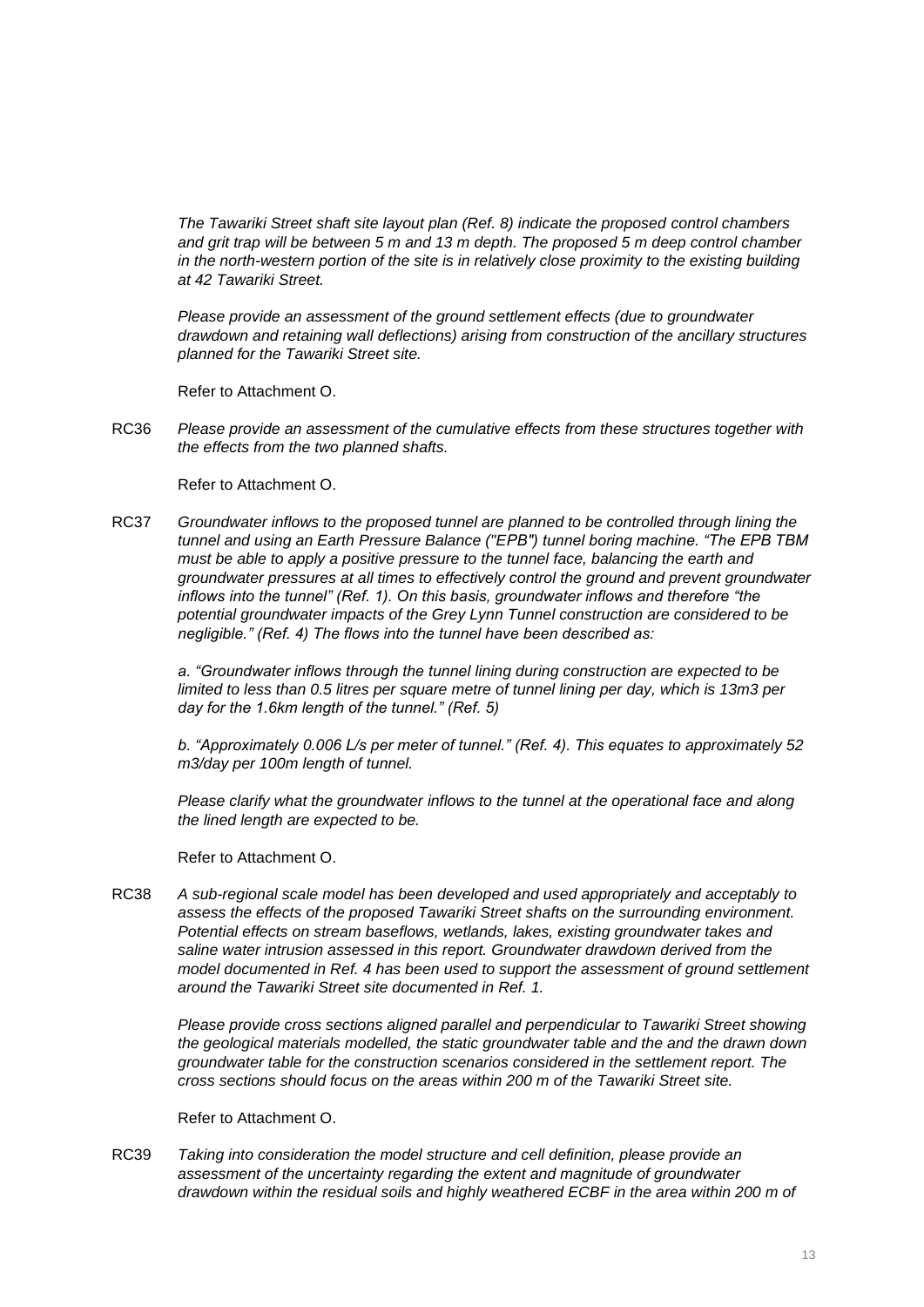*the Tawariki Street site. Please take specific account of the groundwater drawdown potentially affecting sites adjacent to the Tawariki Street site.*

Refer to Attachment O.

RC40 *Please provide a localised east-west cross section from the groundwater model through the simulated shaft showing the model grid, materials simulated and the boundary conditions applied to the shaft under Scenario 6.*

Refer to Attachment O.

RC41 *Please provide cross sections aligned parallel and perpendicular to Tawariki Street showing the geological materials assessed, the groundwater static water levels and the drawn down groundwater levels cumulative from all of the proposed structures at the Tawariki Street site.*

Please refer to Attachment N for the cross sections prepared by McMillen Jacobs.

RC42 *Please also present the projected ground settlements arising from the groundwater drawdown on the cross sections requested above.*

> Refer to Attachment N. The predicted consolidation settlement from drawdown has been plotted, matching the horizontal scale but showing an exaggerated vertical scale as settlement is generally less than 10mm.

RC43 *No Groundwater and Ground Settlement Monitoring and Contingency Plan (GSMCP) in support of the consent application has been provided. This should be provided so that the proposed extent and number of monitoring points can be reviewed and so council can understand how adverse effects will be avoided, remedied and mitigated before the application is limited notified.*

Given that minor changes to the position of the tunnel may occur during detailed design (but still within the sub-surface corridor identified) it would be premature to undertake the development of the GSMCP at this time.

We note that a similar approach to GSMCP timing was undertaken for the Central Interceptor, North Harbour 2 Watermain and Northern Interceptor. There are no circumstances associated with the current Project which would require a different approach, particularly given the minimal effects from ground settlement anticipated.

RC44 *The proposed total settlement limit of 50 mm in condition 3.31 (Ref. 6) is considerably higher than the assessed maximum total settlement of 14 mm. Furthermore, the settlement contours shown in Appendix A of the settlement assessment report (Ref 1) indicates the maximum settlement of 14 mm is expected to occur in the playing fields area of St Paul's College. Buildings on Tawariki Street and Moira Street are shown to be outside the 10 mm settlement contour.*

*Given the above, it would be appropriate to impose a total settlement limit consistent with the assessed values (e.g. approximately 15 mm).*

As explained in NOR 20, Watercare is seeking to align the conditions of the Grey Lynn Tunnel with the existing conditions imposed on the Central Interceptor, to the greatest extent possible.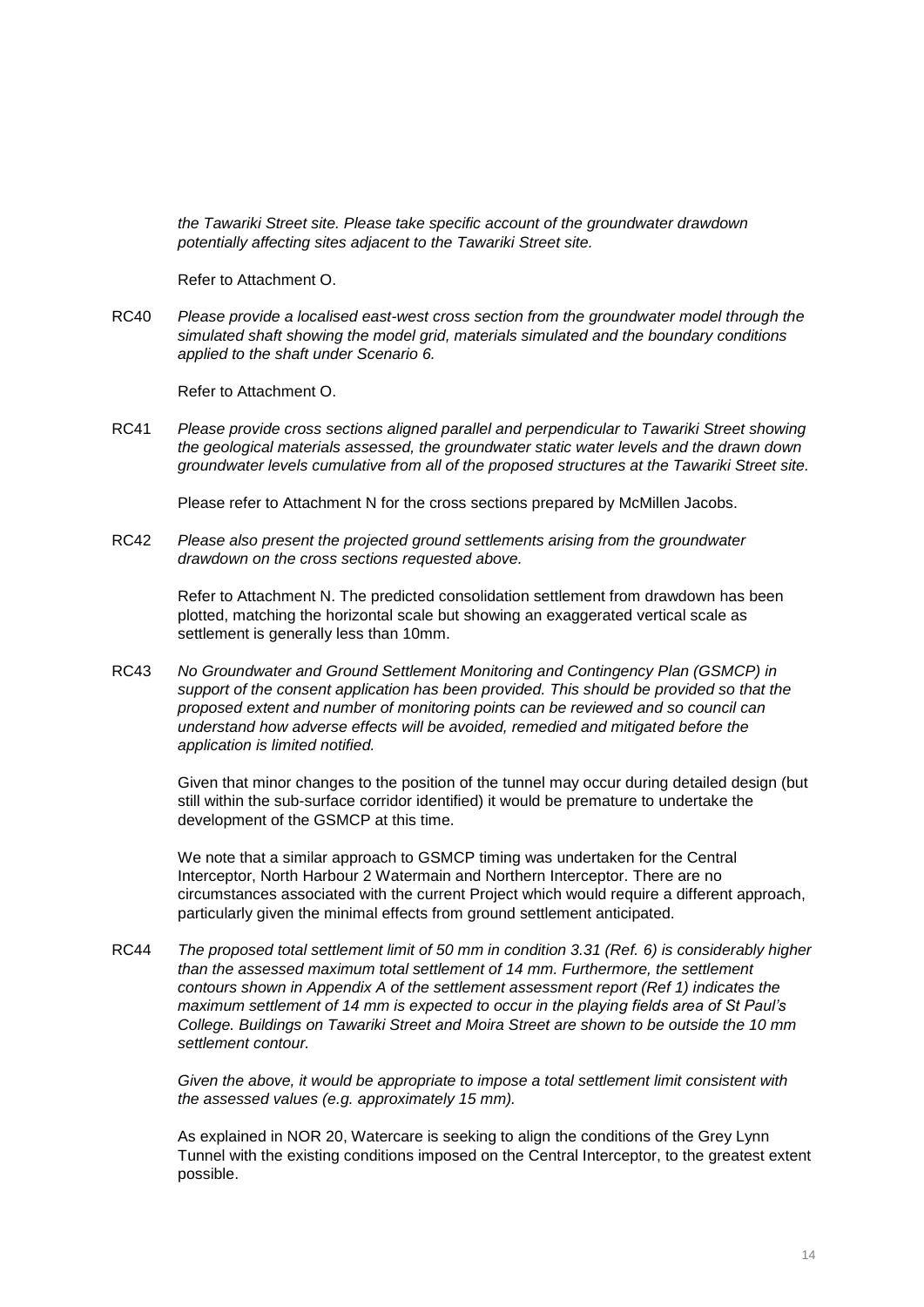The proposed total settlement limit of 50mm was applied for the Central Interceptor, and for the subsequent deviation consent. While considerably higher than the maximum expected settlement, this limit is considered appropriate as no damage to structures will occur provided that this limit is met. There are no circumstances associated with the current Project which would require a more restrictive limit to that imposed on the Central Interceptor, particularly given the minimal effects from ground settlement anticipated and that the structures along the proposed tunnel alignment are no more at risk to settlement than similar structures along the Central Interceptor.

RC45 *The FLAC shaft modelling assumptions presented in Appendix C of Ref. 1 indicate that no relaxation of the MW ECBF rock has been considered. This assumption may underestimate the amount of deflection as rock relaxation is likely to occur immediately after removal of the confining stress from the 2.5 m high lifts, prior to application of the shotcrete.*

*The shotcrete is modelled to act as shoring of the MW ECBF rock face from arching effects,*  rather than just providing protection against ravelling of the rock face. Please comment if *this has the potential to underestimate displacement of the shaft wall.*

Refer to Attachment I.

RC46 *Please provide calculations for the derived groundwater drawdown induced settlement curves shown on Figure 5-5 (Ref. 1).*

Refer to Attachment I.

RC47 *The predicted shaft wall deflection (Figure 5-4) from the FLAC model shows outward displacement within the MW ECBF rock of about 1.5 to 4.5 mm at 10 to 28 m depth down the shaft. Given that this displacement occurs in the lower portion of the shaft excavation, please comment on the potential for associated ground settlement to occur at a distance back from the shaft wall (rather than immediately behind the shaft).*

Refer to Attachment I.

RC48 *The proposed pre-construction condition surveys (Section 3.10 of Ref. 6) should also include 24 and 26 Sackville Street given the buildings also appear to lie within the gully area founded on Tauranga Group alluvium where the tunnel depth is less than 20 m.*

Watercare agrees and therefore proposes to amend proposed condition 3.10 as follows:

The Consent Holder shall consult with owners of the LDS Church on Surrey Crescent Street, the government buildings near Richmond Road, 24, 26, 30, 2/30, 32, 34, 38 Sackville Street and 35, 37, 39, 41 and 42 Tawariki Street, and subject to the owner's approval on terms acceptable to the Consent Holder, undertake a detailed preconstruction condition survey of these structures to confirm their existing condition and enable the sensitivity of the existing buildings and structures to any groundwater and ground settlement changes to be accurately determined.

## Additional Comments

1. Air Discharge Consent

Further to a query from the Council's Air Quality Specialist (Vaughan Turner), we confirm that the Project will not meet the permitted activity standard in relation to storage volume.